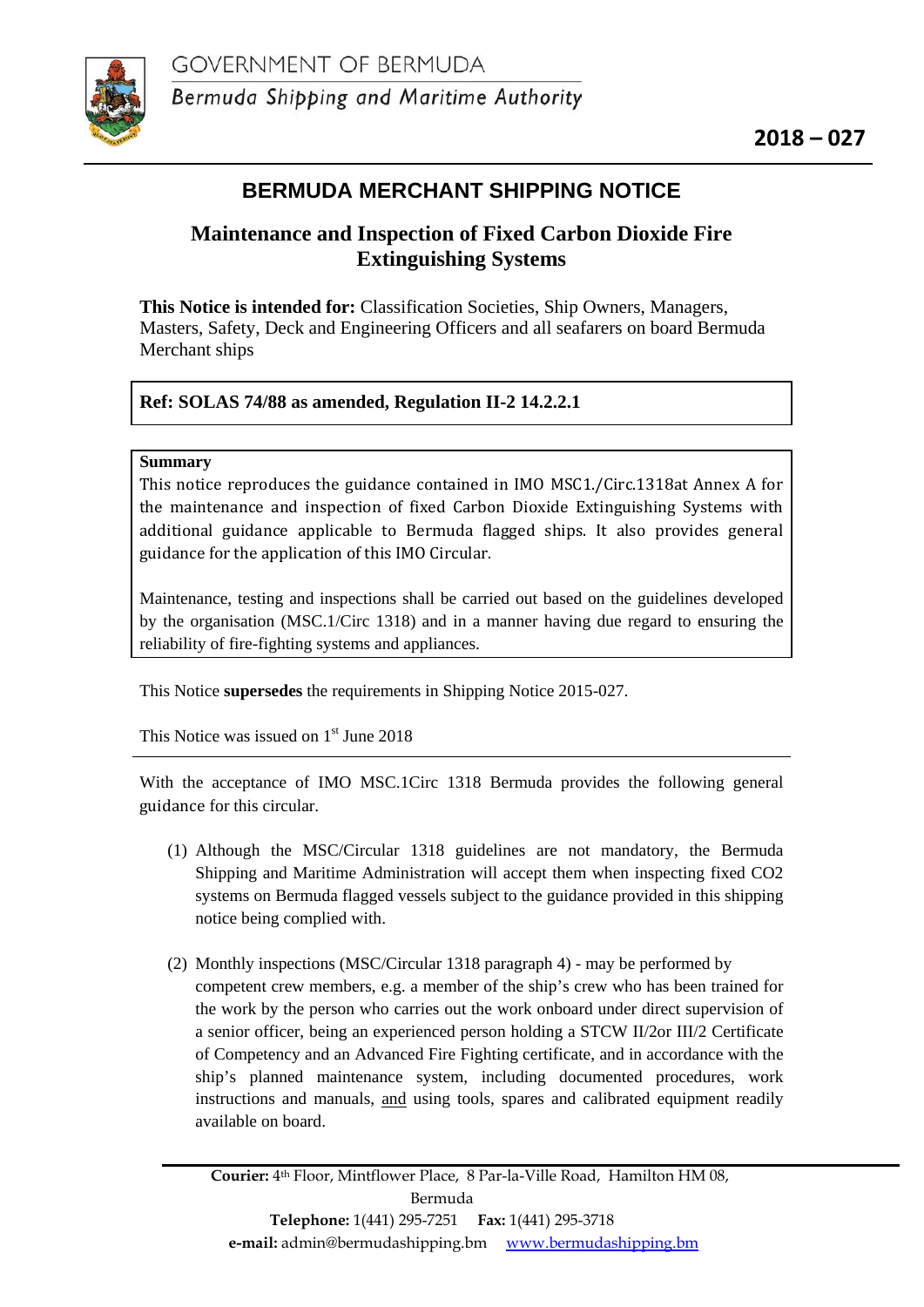- (3) Annual inspections (MSC/Circular 1318 paragraph 5) it is recommended that these are performed by persons specially trained in the maintenance of such systems, e.g. the manufacturer or an approved service company.
- (4) Full maintenance (MSC/Circular 1318 paragraph 6) should be performed by persons specially trained in the maintenance of such systems, e.g. manufacturer or approved service company.
- (5) An "approved service company" is a service company approved for a specific service by ABS, BV, DNV-GL, LR, Class NK, RINA or the UK Maritime and Coastguard Agency (MCA).
- (6) The inspection of fixed  $CO_2$ systems during the full maintenance period should pay particular attention to the correct operation of the isolation and section valves and where there is a possibility of moisture from condensation collecting on ball valves these should be opened up and their condition verified.
- (7) Annually a function test of the  $CO<sub>2</sub>$  protected space shut down, alarms and isolations should be performed. The gas tightness of the protected space is to be inspected annually.
- (8) For Low Pressure Carbon Dioxide systems the servicing should be in accordance with manufacturer's recommendations and
	- (a) The two  $CO<sub>2</sub>$  quantity measurements methods agree and that loss of contents exceeding 5% must be made up;
	- (b) Alarms and ventilation shut downs are functioning;
	- (c) Pipework remains in good condition, free of damage and corrosion;
	- (d) Storage tank(s) are examined externally, especially in way of tank supports and pipe connections, which may require approval of small areas of tank insulation.
	- (e) Storage tank(s) are examined internally at any time they are empty and at intervals not exceeding 10 years;
	- (f) Pressure test of the storage tank(s) may be required depending upon the results of the internal and external examination.
	- (g) If the internal examination reveals corrosion damage, thickness measurement should be carried out. If the thickness reduction at any point is found to exceed 10% repairs of the tank or replacement is required.
	- (h) Storage tank(s) should be fitted with two safety valves, arranged so that either valve can be shut-off while the other is connected to the vessel. The safety valves should be tested every 2 years.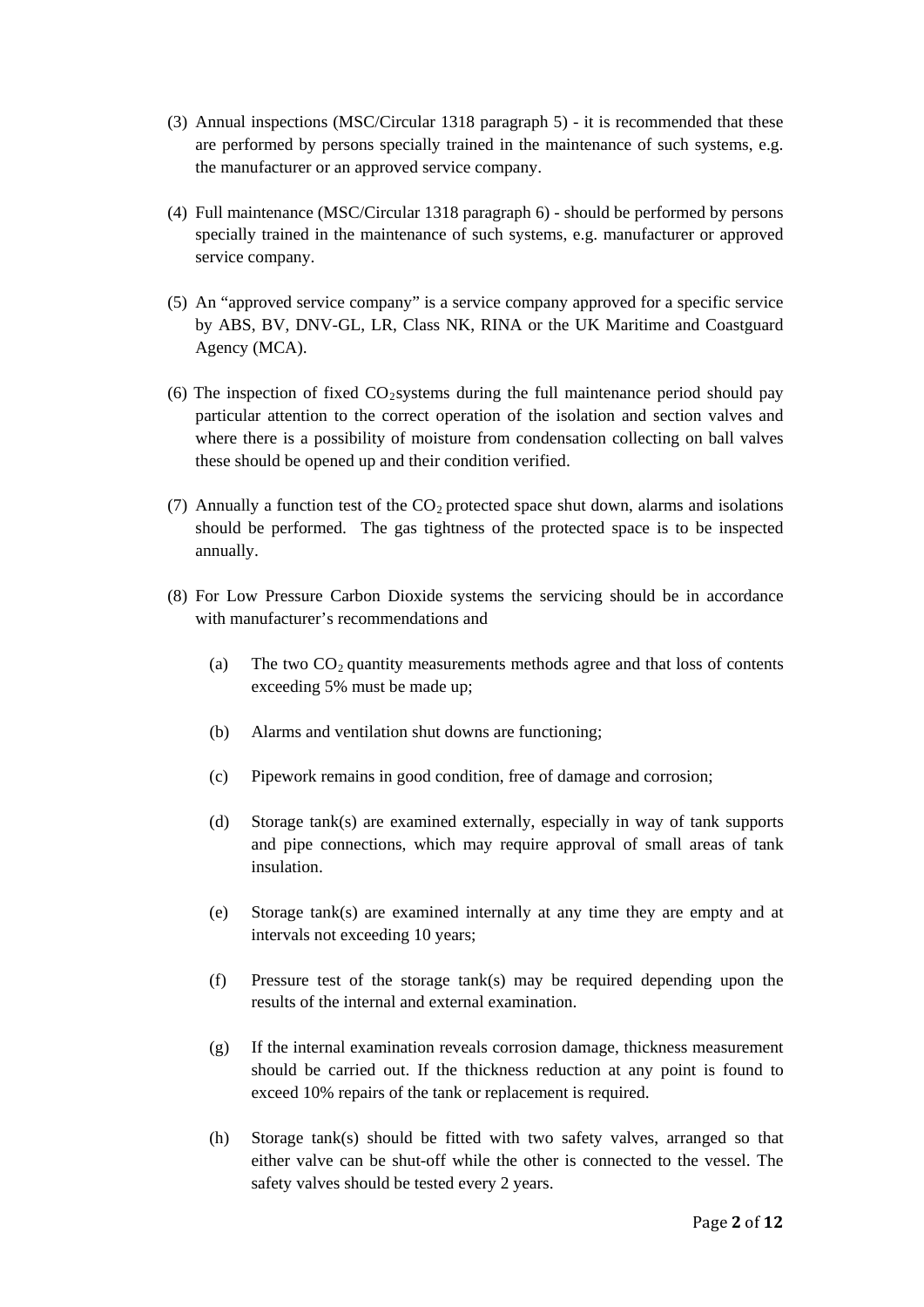- (i) All flexible hoses (if applicable) to be examined annually and tested or renewed in accordance with manufacturer's recommendation.
- (j) At the periodical survey, or every two years, the system should be blown through to prove all line and nozzles are clear and one safety valve is to be overhauled.
- (9) The System should at all times be in good order and available for immediate use while the ship is in service.If the system is under repair, then suitable arrangements should be made to ensure safety is not diminished through the provision of alternate fixed or portable fire protection equipment or other measures. The onboard maintenance plan should include provisions for this purpose.
- (10)Where MSC/Circular 1318 specifies "annual" inspection or servicing of the system a variation of  $\pm$  3 month may be considered acceptable. Where a 5 yearly interval is specified a variation of  $\pm$  3 months may be accepted. This general principal may be applied unless the manufacturer's instructions contradict it where upon the manufacturer's schedule applies.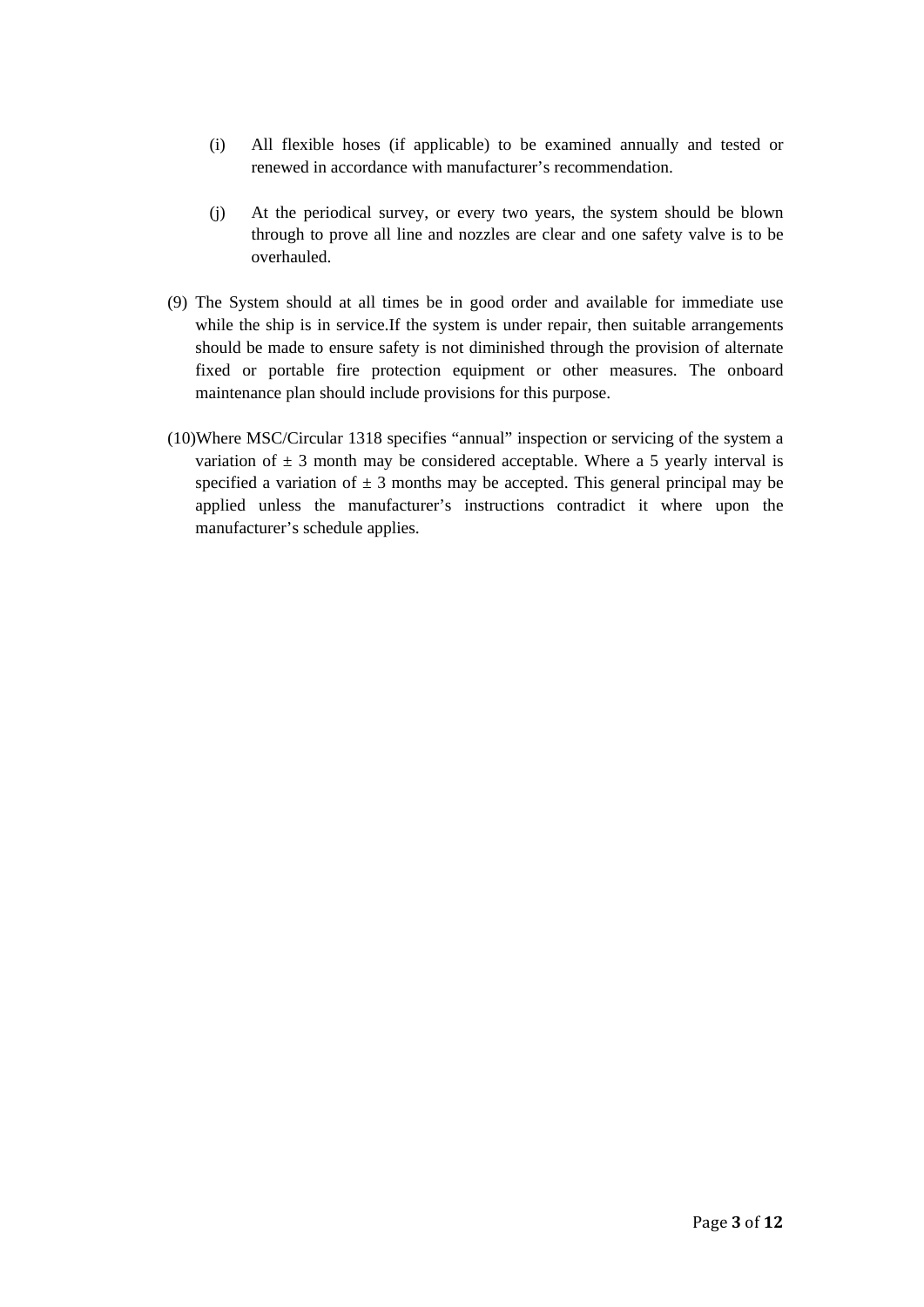## **Annex A**

### **1. General**

- (1) These Guidelines provide the minimum recommended level of maintenance and inspections for fixed carbon dioxide fire-extinguishing systems on all ships, and are intended to demonstrate that the system is kept in good working order as specified in SOLAS regulation II-2/14.2.1.2.
- (2) These Guidelines are intended to supplement the fire-extinguishing system manufacturer's approved maintenance instructions.
- (3) Certain maintenance procedures and inspections may be performed by competent crewmembers, while others should be performed by persons specially trained in the maintenance of such systems. The onboard maintenance plan should indicate which parts of the recommended inspections and maintenance should be completed by trained personnel.

#### **2. Safety**

- (1) Whenever carbon dioxide fire-extinguishing systems are subjected to inspection or maintenance, strict safety precautions should be followed to prevent the possibility that individuals performing or witnessing the activities are placed at risk.
- (2) Prior to performing any work, a safety plan should be developed to account for all personnel and establish an effective communications system between the inspection personnel and the on-duty crew.
- (3) Measures to avoid accidental discharges such as locking or removing the operating arms from directional valves, or shutting and locking the system block valve should be taken as the initial procedure for the protection of personnel performing any maintenance or inspections.
- (4) All personnel should be notified of the impending activities before work is begun.

#### **3. Maintenance and inspection plan**

- (1) Fixed carbon dioxide fire-extinguishing systems should be kept in good working order and readily available for immediate use.
- (2) Maintenance and inspections should be carried out in accordance with the ship's maintenance plan having due regard to ensuring the reliability of the system.
- (3) The onboard maintenance plan should be included in the ship's safety management system and should be based on the system manufacturer's recommendations including:
	- (a) Maintenance and inspection procedures and instructions;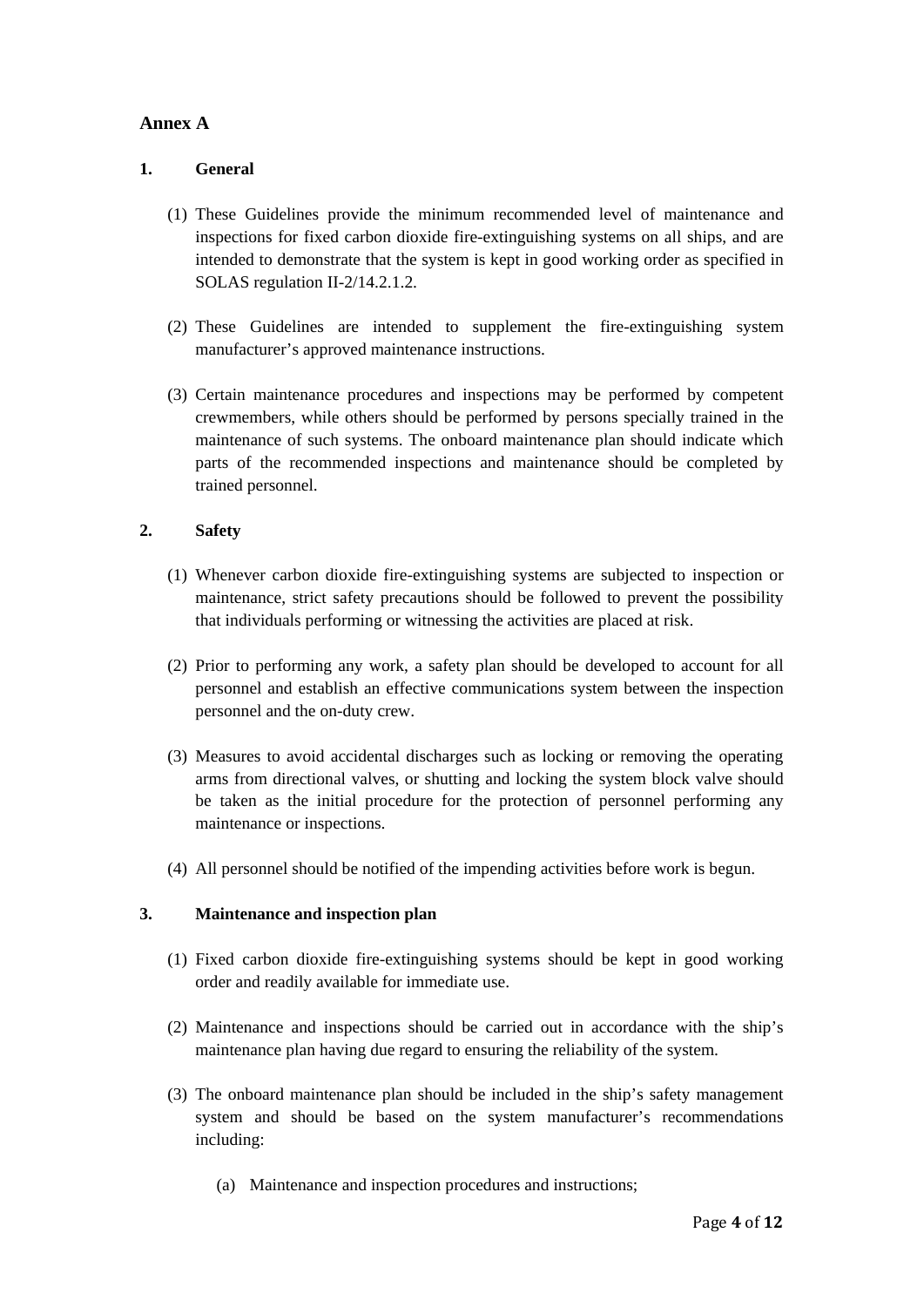- (b) Required schedules for periodic maintenance and inspections;
- (c) Listing of recommended spare parts; and
- (d) Records of inspections and maintenance, including corrective actions taken to maintain the system in operable condition.

#### **4 Monthly inspections**

- (1) At least every 30 days a general visual inspection should be made of the overall system condition for obvious signs of damage, and should include verification that:
	- (a) All stop valves are in the closed position;
	- (b) All releasing controls are in the proper position and readily accessible for immediate use;
	- (c) All discharge piping and pneumatic tubing is intact and has not been damaged;
	- (d) All high pressure cylinders are in place and properly secured; and
	- (e) The alarm devices are in place and do not appear damaged.
- (2) In addition, on low pressure systems the inspections should verify that:
	- (a) The pressure gauge is reading in the normal range;
	- (b) The liquid level indicator is reading within the proper level;
	- (c) The manually operated storage tank main service valve is secured in the open position; and
	- (d) The vapour supply line valve is secured in the open position.

#### **5 Annual inspections**

The following minimum level of maintenance and inspections should be carried out in accordance with the system manufacturer's instructions and safety precautions:

- (1) The boundaries of the protected space should be visually inspected to confirm that no modifications have been made to the enclosure that have created uncloseable openings that would render the system ineffective;
- (2) All storage containers should be visually inspected for any signs of damage, rust or loose mounting hardware. Cylinders that are leaking, corroded, dented or bulging should be hydrostatically retested or replaced;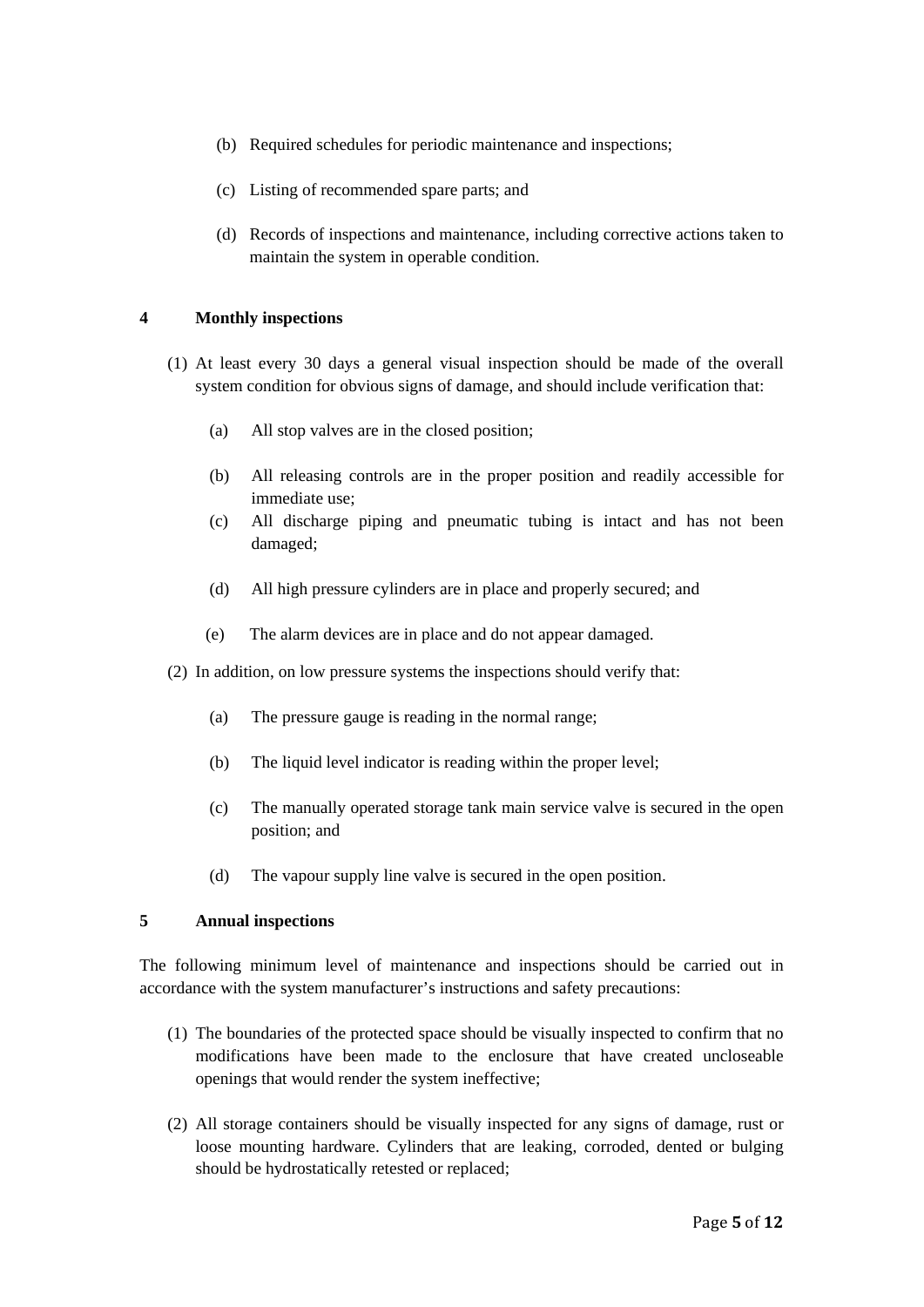- (3) System piping should be visually inspected to check for damage, loose supports and corrosion. Nozzles should be inspected to ensure they have not been obstructed by the storage of spare parts or a new installation of structure or machinery;
- (4) The manifold should be inspected to verify that all flexible discharge hoses and fittings are properly tightened; and
- (5) All entrance doors to the protected space should close properly and should have warning signs, which indicate that the space is protected by a fixed carbon dioxide system and that personnel should evacuate immediately if the alarms sound. All remote releasing controls should be checked for clear operating instructions and indication as to the space served.
	- a) All high pressure cylinders and pilot cylinders should be weighed or have their contents verified by other reliable means to confirm that the available charge in each is above 90% of the nominal charge. Cylinders containing less than 90% of the nominal charge should be refilled. The liquid level of low pressure storage tanks should be checked to verify that the required amount of carbon dioxide to protect the largest hazard is available;
	- b) The Bermuda Maritime Administration requires an accurate determination of the cylinder contents and comparison with original readings e.g. liquid level gauging, test weighing etc.

#### **6 Minimum recommended maintenance**

- (1) At least biennially (intervals of 2 years  $\pm$  3 months) in passenger ships or at each intermediate, periodical or renewal survey in cargo ships, the following maintenance should be carried out (to assist in carrying out the recommended maintenance, examples of service charts are set out in the appendix):
- **Note:** The ambient temperature of the storage space for the CO2 cylinders and type of content check must be included in the inspection report. Attention is drawn to the inability of liquid level detectors to operate satisfactorily when the ambient temperature is near or above the critical temperature for CO2 which is 30.5°C. If the weighing method is used each cylinder weight and ambient temperature should be recorded in the service report. If the liquid level detection method is used, the level should be marked on each cylinder and the linear dimension and temperature recorded in the service report.
	- (2) The hydrostatic test date of all storage containers should be checked. High pressure cylinders should be subjected to periodical tests at intervals not exceeding 10 years. At the 10-year inspection, at least 10% of the total number of cylinders provided in the main CO2 bottle room should be subjected to an internal inspection and hydrostatic test. (Refer to ISO 6406 - Periodic inspection and testing of seamless steel gas cylinders). If one of more cylinders fail, a total of 50% of the onboard cylinders should be tested. If further cylinders fail, all cylinders should be tested.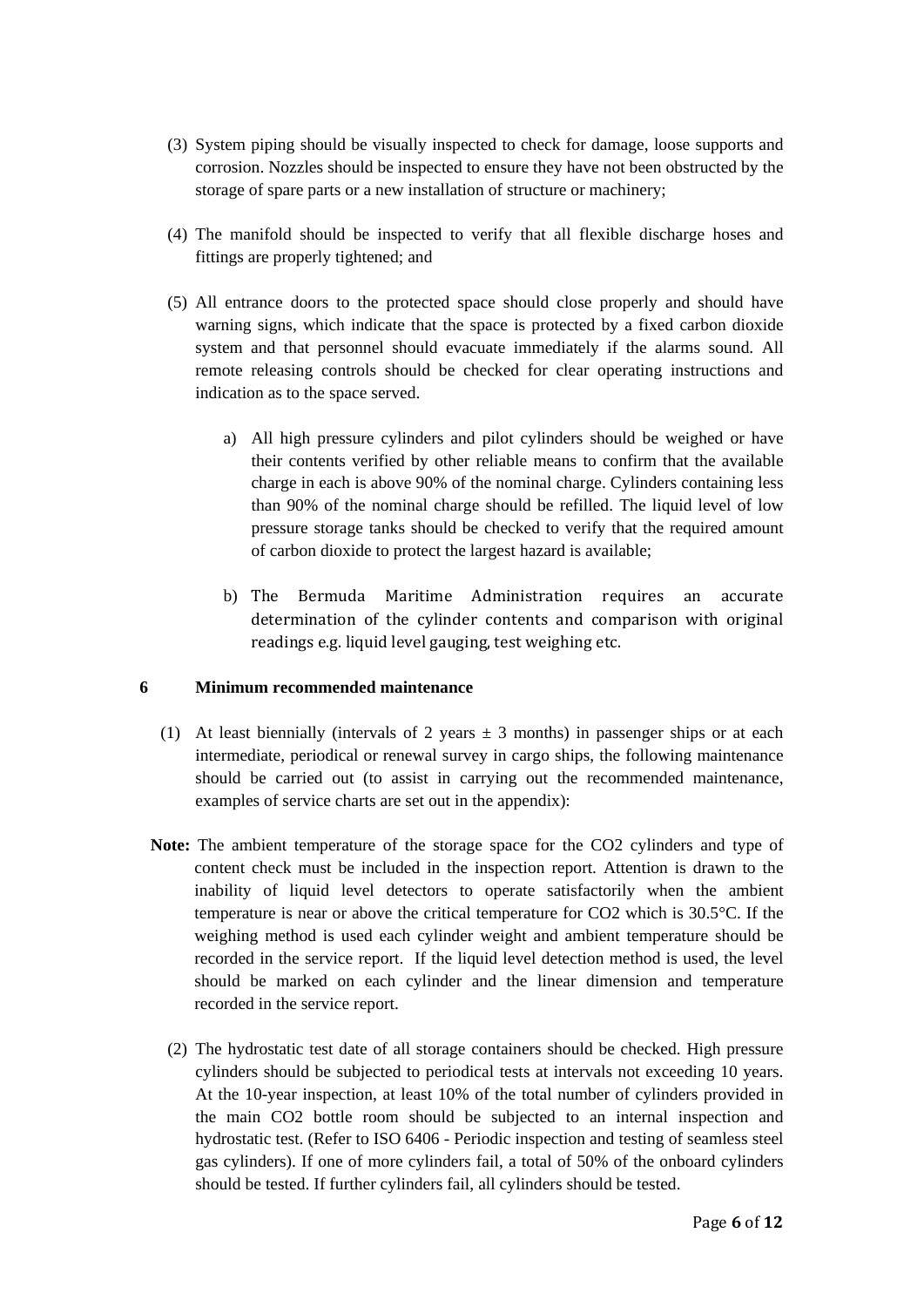- (a) In addition to the above requirements, 10% of all high pressure CO2 cylinders located outside of the main CO2 bottle room should also be subject to internal inspection and hydrostatic testing at intervals not exceeding 10 years. Flexible hoses should be replaced at intervals recommended by the manufacturer and not exceeding 10 years; and
- (b) Notwithstanding the above, on Bermuda Registered vessels any cylinders which are found to be in poor condition (rusty, damaged etc.) at the 10 year interval should be hydrostatically tested. For vessels where no testing was carried out at 10 years and where cylinders complied with the requirements of BS EN 1968-2002 it is recommended that 10% of the onboard cylinders be hydrostatically tested at the next dry dock-refit period. In all cases Bermuda Registered vessels shall be expected to have tested at least 20% of the onboard cylinders by the 20 year interval subject to the requirements of MSC/Circular 1318 paragraph 6.1.2 for additional testing of cylinders in the event of a cylinder failing a hydrostatic test
- (3) The discharge piping and nozzles should be tested to verify that they are not blocked. The test should be performed by isolating the discharge piping from the system and flowing  $\frac{dy}{dx}$  air or nitrogen from test cylinders or suitable means through the piping.
- (4) At least biennially (intervals of 2 years  $\pm$  3 months) in passenger ships or at each renewal survey in cargo ships, the following maintenance should be carried out by service technicians/specialists trained to standards accepted by the administration:
	- (a) Where possible, all activating heads should be removed from the cylinder valves and tested for correct functioning by applying full working pressure through the pilot lines.
		- (i) In cases where this is not possible, pilot lines should be disconnected from the cylinder valves and blanked off or connected together and tested with full working pressure from the release station and checked for leakage.
		- (ii) In both cases this should be carried out from one or more release stations when installed.
	- (b) If manual pull cables operate the remote release controls, they should be checked to verify the cables and corner pulleys are in good condition and freely move and do not require an excessive amount of travel to activate the system;
	- (c) All cable components should be cleaned and adjusted as necessary, and the cable connectors should be properly tightened. If the remote release controls are operated by pneumatic pressure, the tubing should be checked for

<span id="page-6-0"></span> $1$  Control air is to be used rather than service air, as service air is typically not dried or filtered j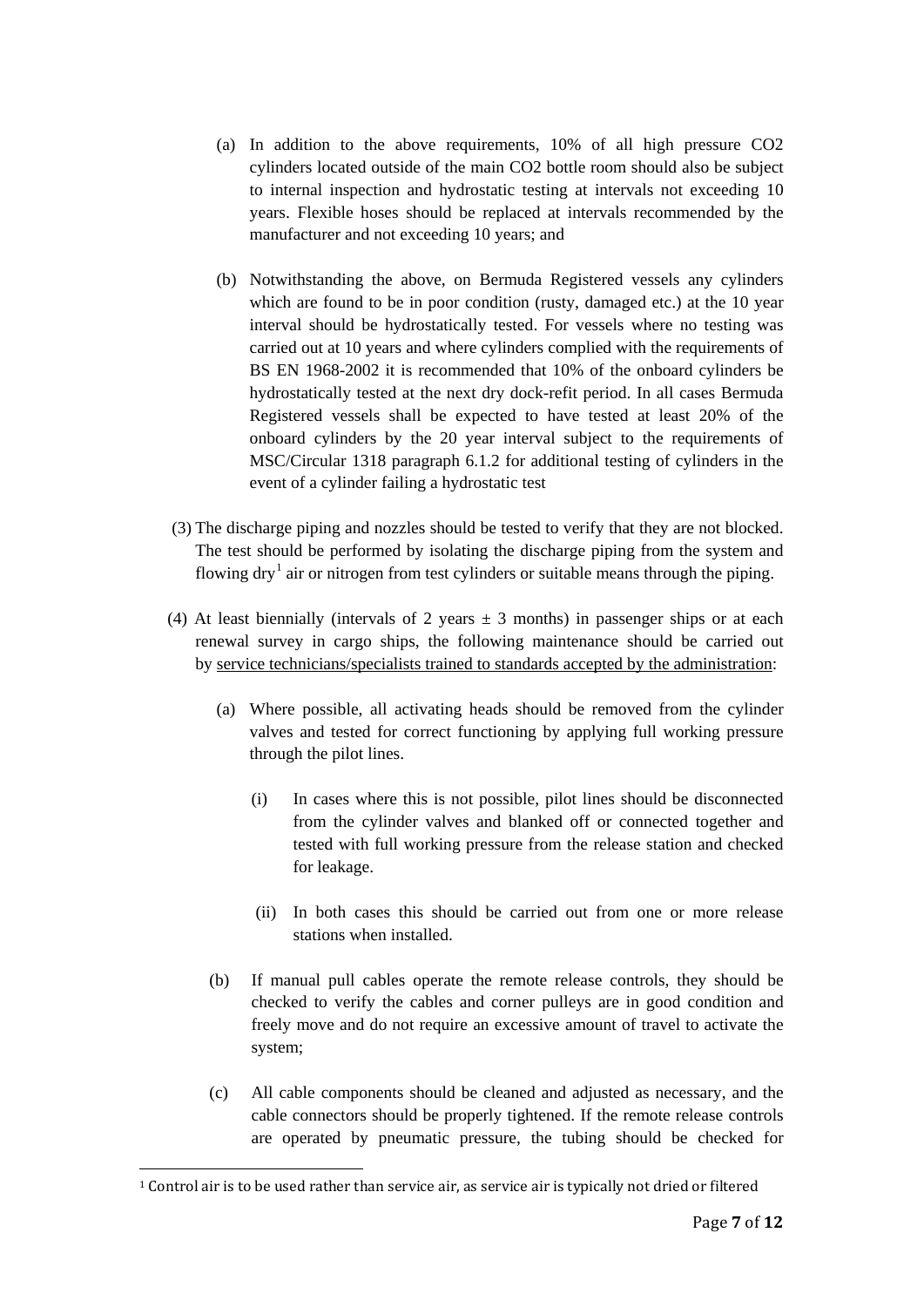leakage, and the proper charge of the remote releasing station pilot gas cylinders should be verified. All controls and warning devices should function normally, and the time delay, if fitted should prevent the discharge of gas for the required time period; and

(d) After completion of the work, the system should be returned to service. All releasing controls should be verified in the proper position and connected to the correct control valves. All pressure switch interlocks should be reset and returned to service. All stop valves should be in the closed position.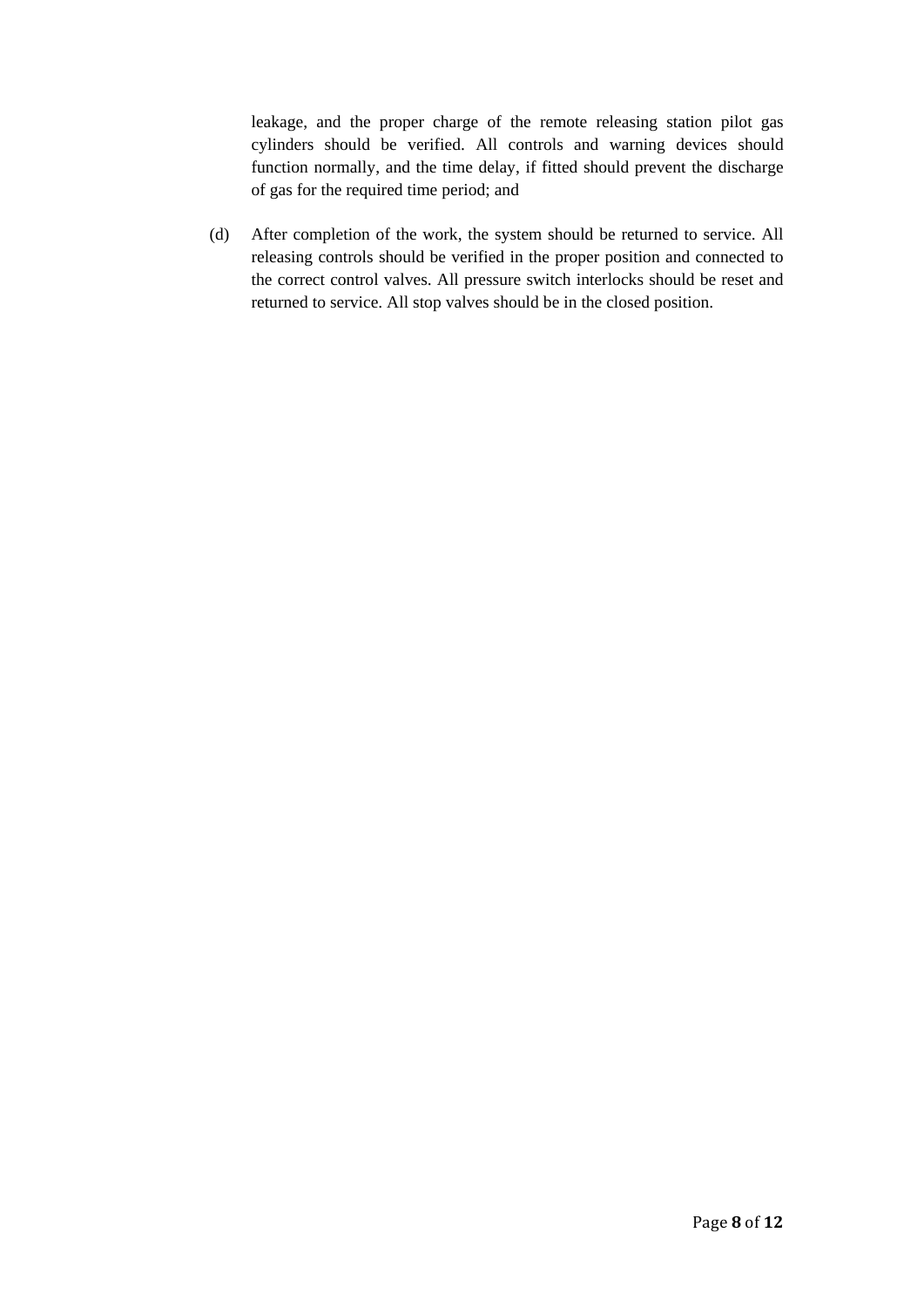## **Appendix – Example Service Charts**

| <b>HIGH PRESSURE CO<sub>2</sub> SYSTEM</b> |                                                                                     |                |                              |                          |         |  |
|--------------------------------------------|-------------------------------------------------------------------------------------|----------------|------------------------------|--------------------------|---------|--|
|                                            | Date: Name of ship/unit:                                                            | IMO No.:       |                              |                          |         |  |
|                                            | <b>Technical description</b>                                                        |                |                              |                          |         |  |
| No.                                        | <b>Text</b>                                                                         | Value          |                              |                          |         |  |
| 1                                          | Manufacturer                                                                        |                |                              |                          |         |  |
| $\overline{2}$                             | Number of main cylinders                                                            |                |                              |                          |         |  |
| 3                                          | Main cylinders capacity (each)                                                      |                |                              |                          |         |  |
| 4                                          | Number of pilot cylinders                                                           |                |                              |                          |         |  |
| 5                                          | Pilot cylinder capacity (each)                                                      |                |                              |                          |         |  |
| 6                                          | Number of distribution lines                                                        |                |                              |                          |         |  |
| $\overline{7}$                             | Oldest cylinder pressure test date                                                  |                |                              |                          |         |  |
| 8                                          | Protected space(s)                                                                  |                |                              |                          |         |  |
| 9                                          | Date flexible hoses fitted/renewed                                                  |                |                              |                          |         |  |
|                                            | <b>Description of inspection/Tests</b>                                              |                |                              |                          |         |  |
| No.                                        | Description                                                                         | Carried<br>out | <b>Not</b><br>carried<br>out | <b>Not</b><br>applicable | Comment |  |
| $\mathbf{1}$                               | Release controls and distribution valves<br>secured to prevent accidental discharge |                |                              |                          |         |  |
| $\overline{2}$                             | Contents in main cylinders checked by<br>weighing                                   |                |                              |                          |         |  |
| 3                                          | Contents in main cylinders checked by<br>liquid level indicator                     |                |                              |                          |         |  |
| 4                                          | Contents of pilot cylinders checked                                                 |                |                              |                          |         |  |
| 5                                          | All cylinder valves visually inspected                                              |                |                              |                          |         |  |
| 6                                          | All cylinder clamps and connections<br>checked for tightness                        |                |                              |                          |         |  |
| $\overline{7}$                             | Manifold visually inspected                                                         |                |                              |                          |         |  |
| 8                                          | Manifold tested for leakage, by applying<br>dry working air                         |                |                              |                          |         |  |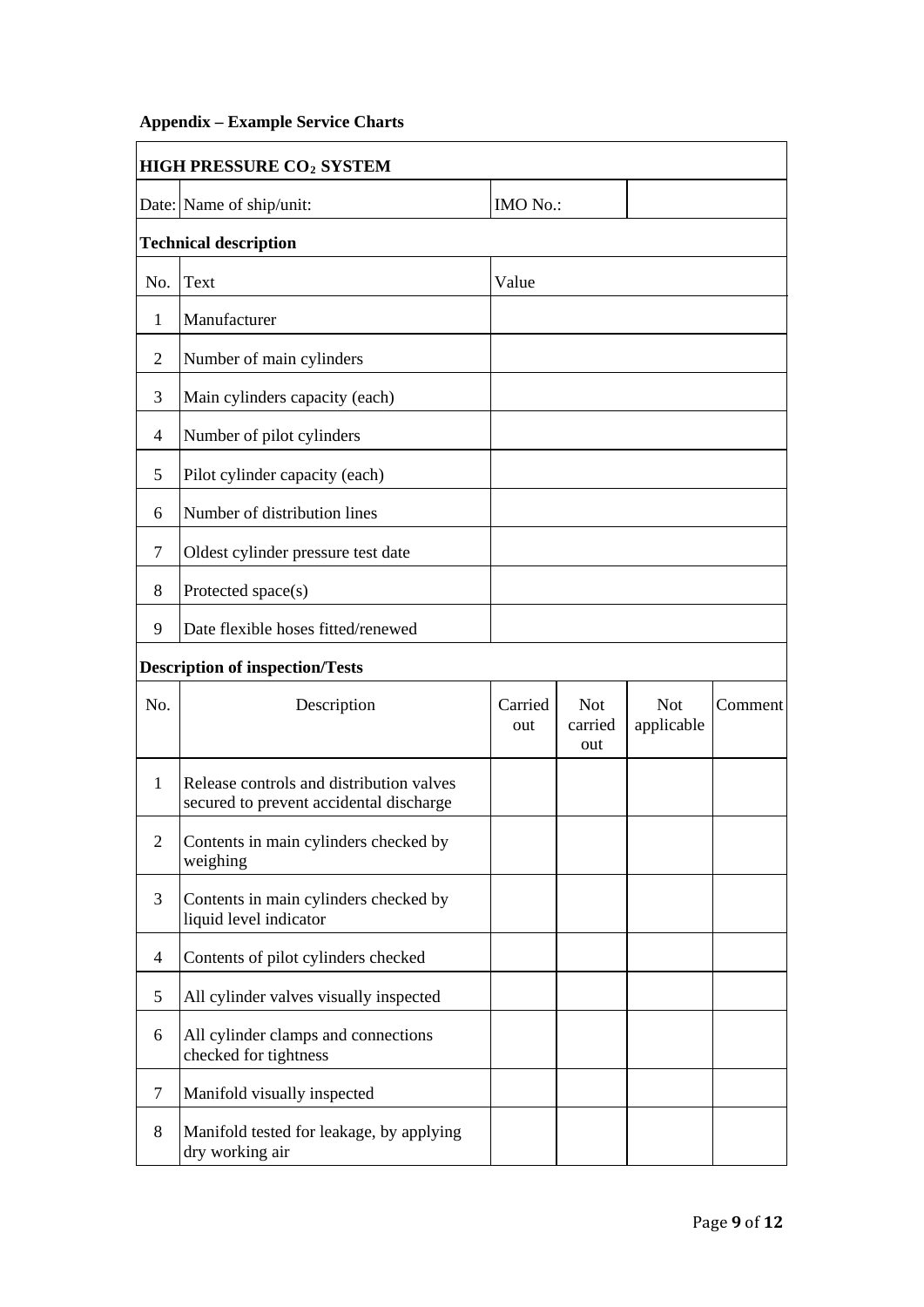| 9                                   | Main valve and distribution valves visually<br>inspected                                                         |          |  |  |  |
|-------------------------------------|------------------------------------------------------------------------------------------------------------------|----------|--|--|--|
| 10                                  | Main valve and distribution valves tested<br>for operation                                                       |          |  |  |  |
| 11                                  | Time delay devices tested for correct<br>setting*                                                                |          |  |  |  |
| 12                                  | Remote release system visually inspected                                                                         |          |  |  |  |
| 13                                  | Remote release system tested                                                                                     |          |  |  |  |
| 14                                  | Servo tubing/pilot lines pressure tested at<br>maximum working pressure and checked<br>for leakages and blockage |          |  |  |  |
| 15                                  | Manual pull cables, pulleys, gang releases<br>tested, serviced and tightened/adjusted as<br>necessary            |          |  |  |  |
| 16                                  | Release stations visually inspected                                                                              |          |  |  |  |
| 17                                  | Warning alarms (audible/visual) tested                                                                           |          |  |  |  |
| 18                                  | Fan stop tested*                                                                                                 |          |  |  |  |
| 19                                  | 10% of cylinders and pilot cylinder/s<br>pressure tested every 10 years                                          |          |  |  |  |
| 20                                  | Distribution lines and nozzles blown<br>through, by applying dry working air                                     |          |  |  |  |
| 21                                  | All doors, hinges and locks inspected*                                                                           |          |  |  |  |
| 22                                  | All instruction and warning signs on<br>installation inspected                                                   |          |  |  |  |
| 23                                  | All flexible hoses renewed and check valves<br>in manifold visually inspected every 10<br>years                  |          |  |  |  |
| 24                                  | Release controls and distribution valves<br>reconnected and system put back in service                           |          |  |  |  |
| 25                                  | Inspection date tags attached                                                                                    |          |  |  |  |
| $\ast$                              | If fitted as part of the $CO2$ system.                                                                           |          |  |  |  |
| LOW PRESSURE CO <sub>2</sub> SYSTEM |                                                                                                                  |          |  |  |  |
|                                     | Date: Name of ship/unit:                                                                                         | IMO No.: |  |  |  |
| <b>Technical description</b>        |                                                                                                                  |          |  |  |  |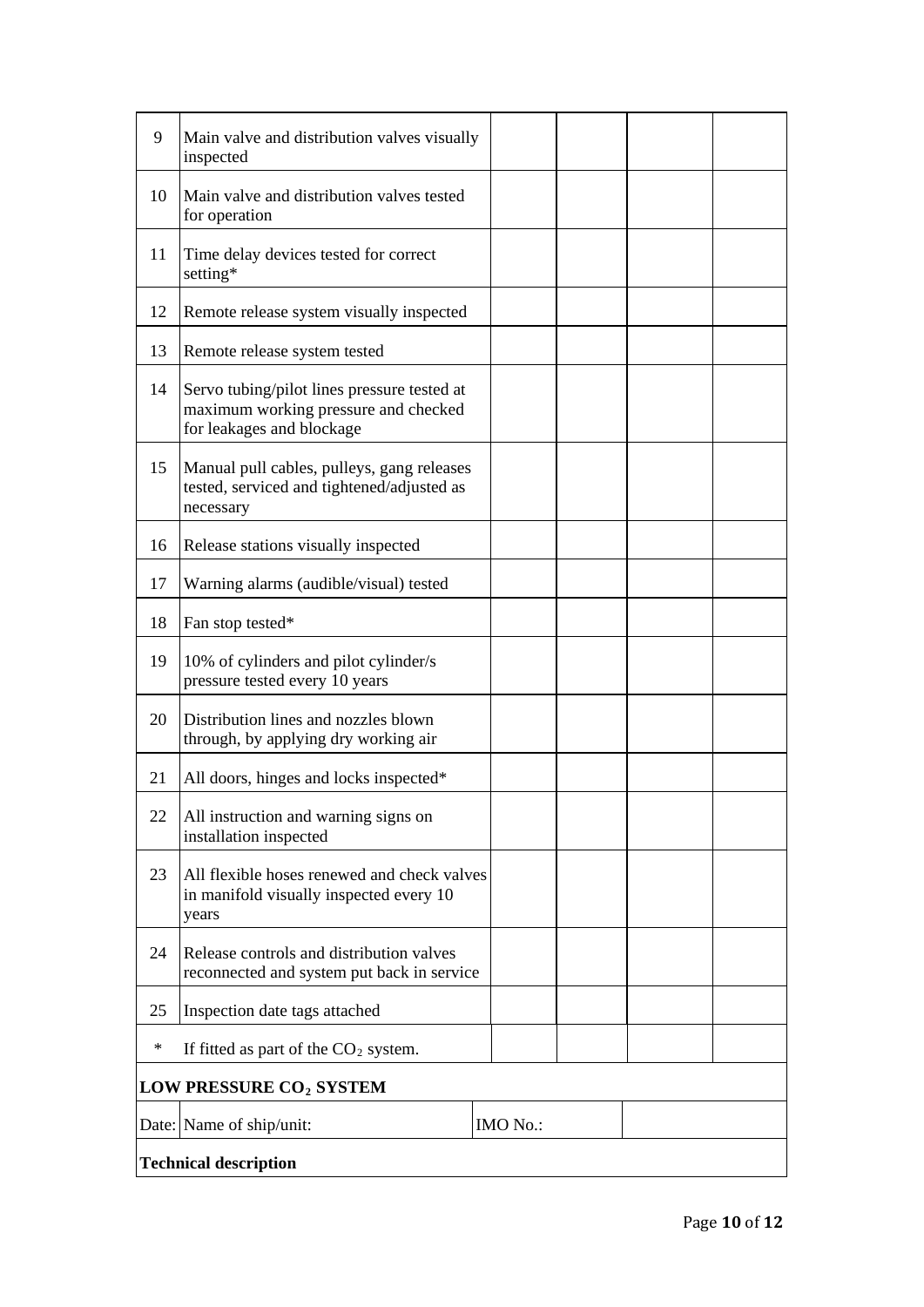| No.            | Text                                                                          | Value          |                              |                          |         |
|----------------|-------------------------------------------------------------------------------|----------------|------------------------------|--------------------------|---------|
| $\mathbf{1}$   | Manufacturer                                                                  |                |                              |                          |         |
| $\overline{2}$ | No. of tanks                                                                  |                |                              |                          |         |
| 3              | Tanks capacity (tonnes)                                                       |                |                              |                          |         |
| $\overline{4}$ | Number of pilot cylinders                                                     |                |                              |                          |         |
| 5              | Pilot cylinder capacity (each)                                                |                |                              |                          |         |
| 6              | Number of distribution lines                                                  |                |                              |                          |         |
| 7              | Protected space(s)                                                            |                |                              |                          |         |
|                | <b>Description of inspection/Tests</b>                                        |                |                              |                          |         |
| No.            | Description                                                                   | Carried<br>out | <b>Not</b><br>carried<br>out | <b>Not</b><br>applicable | Comment |
| 1              | Tank main service valve closed and<br>secured to prevent accidental discharge |                |                              |                          |         |
| $\overline{2}$ | Distribution valves verified closed                                           |                |                              |                          |         |
| 3              | Check correct function of level indicator                                     |                |                              |                          |         |
| 4              | Contents of $CO2$ tank checked by tank<br>level indicator                     |                |                              |                          |         |
| 5              | Contents of $CO2$ tank checked by riser<br>tube reading                       |                |                              |                          |         |
| 6              | Contents of CO <sub>2</sub> tank checked by level<br>control valve            |                |                              |                          |         |
| 7              | Supports of tank inspected                                                    |                |                              |                          |         |
| 8              | Insulation on tank inspected                                                  |                |                              |                          |         |
| 9              | Safety valves of tank inspected                                               |                |                              |                          |         |
| 10             | Safety valves of tank tested                                                  |                |                              |                          |         |
| 11             | Contents of pilot cylinders checked                                           |                |                              |                          |         |
| 12             | Start/stop function of cooling<br>compressors tested                          |                |                              |                          |         |
| 13             | All connected electrical alarms and<br>indicators tested                      |                |                              |                          |         |